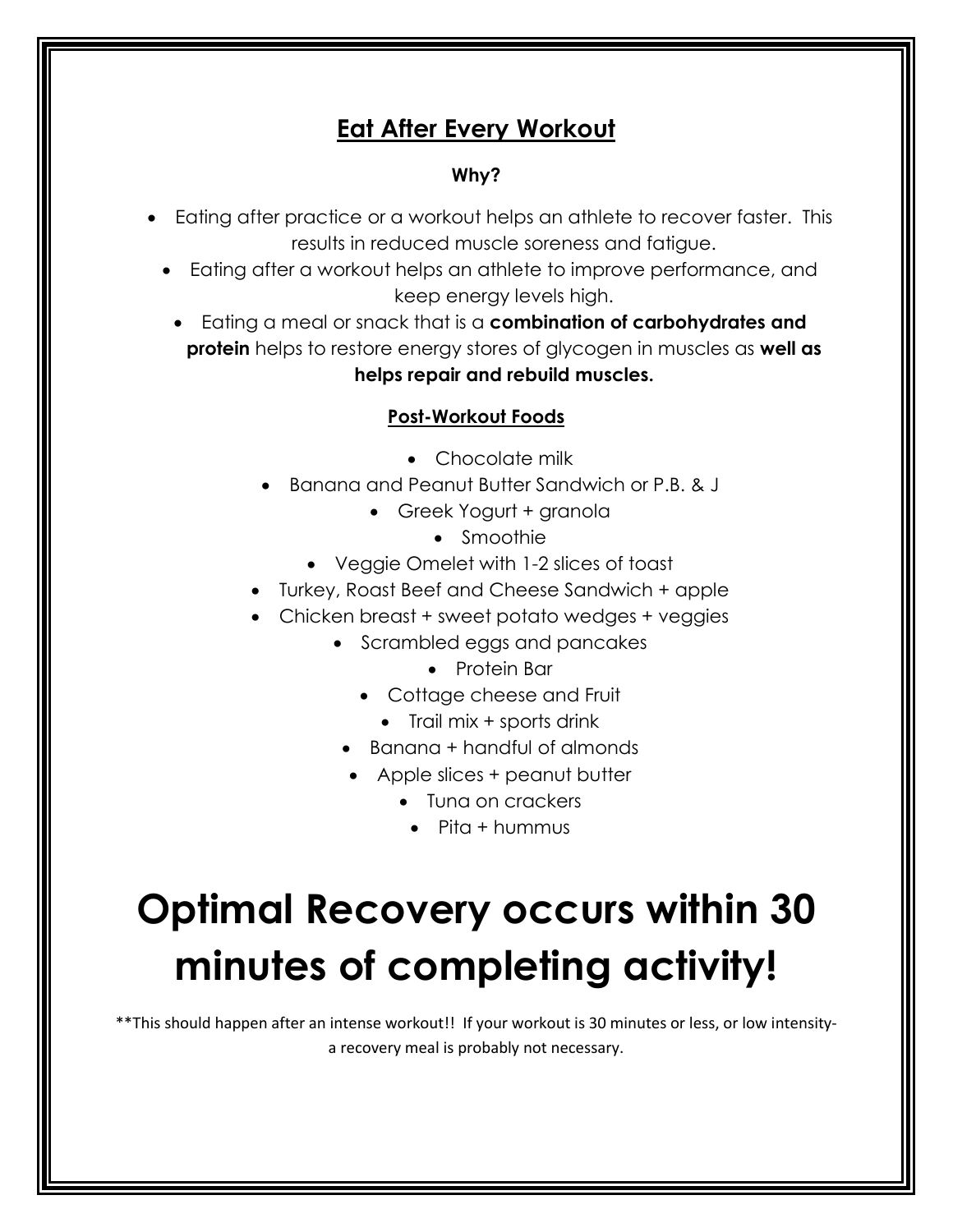| High-Performance Meal and Snack Building:                                                                                                                                                        |                                                                                                                                                                                                   |                                                                                                                                                                                 |                                                                                                                                                                          |                                                                                                                                                                             |                                                                                                                                              |  |  |
|--------------------------------------------------------------------------------------------------------------------------------------------------------------------------------------------------|---------------------------------------------------------------------------------------------------------------------------------------------------------------------------------------------------|---------------------------------------------------------------------------------------------------------------------------------------------------------------------------------|--------------------------------------------------------------------------------------------------------------------------------------------------------------------------|-----------------------------------------------------------------------------------------------------------------------------------------------------------------------------|----------------------------------------------------------------------------------------------------------------------------------------------|--|--|
|                                                                                                                                                                                                  | How to build your performance plate:                                                                                                                                                              |                                                                                                                                                                                 |                                                                                                                                                                          |                                                                                                                                                                             |                                                                                                                                              |  |  |
|                                                                                                                                                                                                  |                                                                                                                                                                                                   |                                                                                                                                                                                 | Pick an Item in each step to create an ideal plate                                                                                                                       |                                                                                                                                                                             |                                                                                                                                              |  |  |
| $1/3$ of your<br>plate Carbs                                                                                                                                                                     | $1/3$ of<br>your<br>plate<br>veggies                                                                                                                                                              | $1/3$ of<br>your<br>plate<br><b>Protein –</b><br><b>Rich</b><br>Foods:                                                                                                          | <b>Flavor Kick!</b>                                                                                                                                                      | <b>Still</b><br>Hungry?                                                                                                                                                     | <b>Replace Fluid</b><br>Loss                                                                                                                 |  |  |
| Step $#1$                                                                                                                                                                                        | Step $#2$                                                                                                                                                                                         | Step #3                                                                                                                                                                         | Step #4                                                                                                                                                                  | Step #5                                                                                                                                                                     | Step #6                                                                                                                                      |  |  |
| <b>Starches:</b><br>Whole Wheat<br><b>Bread</b><br>Rolls, buns<br>Pita<br>Pasta<br>Couscous<br>Quinoa<br>Rice<br>Tortillas<br>Potatoes<br><b>Sweet Potatoes</b><br>Corn<br>Peas<br>Beans (black, | <b>Vegetables:</b><br><b>Broccoli</b><br>Green<br><b>Beans</b><br>Peppers<br>Zucchini<br>Cauliflower<br>Squash<br>Spinach<br>Romaine<br>Mushrooms<br>Carrots<br>Snap Peas<br>Tomatoes<br>Cucumber | <b>Animal</b><br>Sources:<br>Salmon<br>Tuna<br>Halibut<br>Cod<br>Shrimp<br>Chicken<br><b>Breast</b><br>Lean Turkey<br><b>Breast</b><br>Eggs<br>Milk<br>Soy Milk<br>Greek Yogurt | <b>Lower Calorie:</b><br>Mustard<br>Vinegar<br>Garlic<br>Mrs. Dash<br>Salsa<br>Relish<br>Pickles<br>Pico De Gallo<br>Spices/Seasonings<br><b>Tomato Sauce</b><br>Ketchup | <b>Grab Fruit:</b><br>Banana<br>Apple<br>Orange<br>Pear<br>grapefruit<br>Grapes<br>Grapefruit<br>Pineapple<br>Peaches<br>Cherries<br><b>Berries</b><br>Mangos<br>Tangerines | Water<br>Skim/Low-fat milk<br>2% milk<br>Chocolate milk<br>Sports Drink<br>100% fruit juice<br>Lemonade<br>Tea<br>Coffee<br>Smoothies/shakes |  |  |
| kidney, etc.)                                                                                                                                                                                    | <b>Beets</b>                                                                                                                                                                                      | Cottage<br>cheese                                                                                                                                                               | <b>Healthy Fats</b><br>Oil based                                                                                                                                         | Applesauce<br>Plums                                                                                                                                                         |                                                                                                                                              |  |  |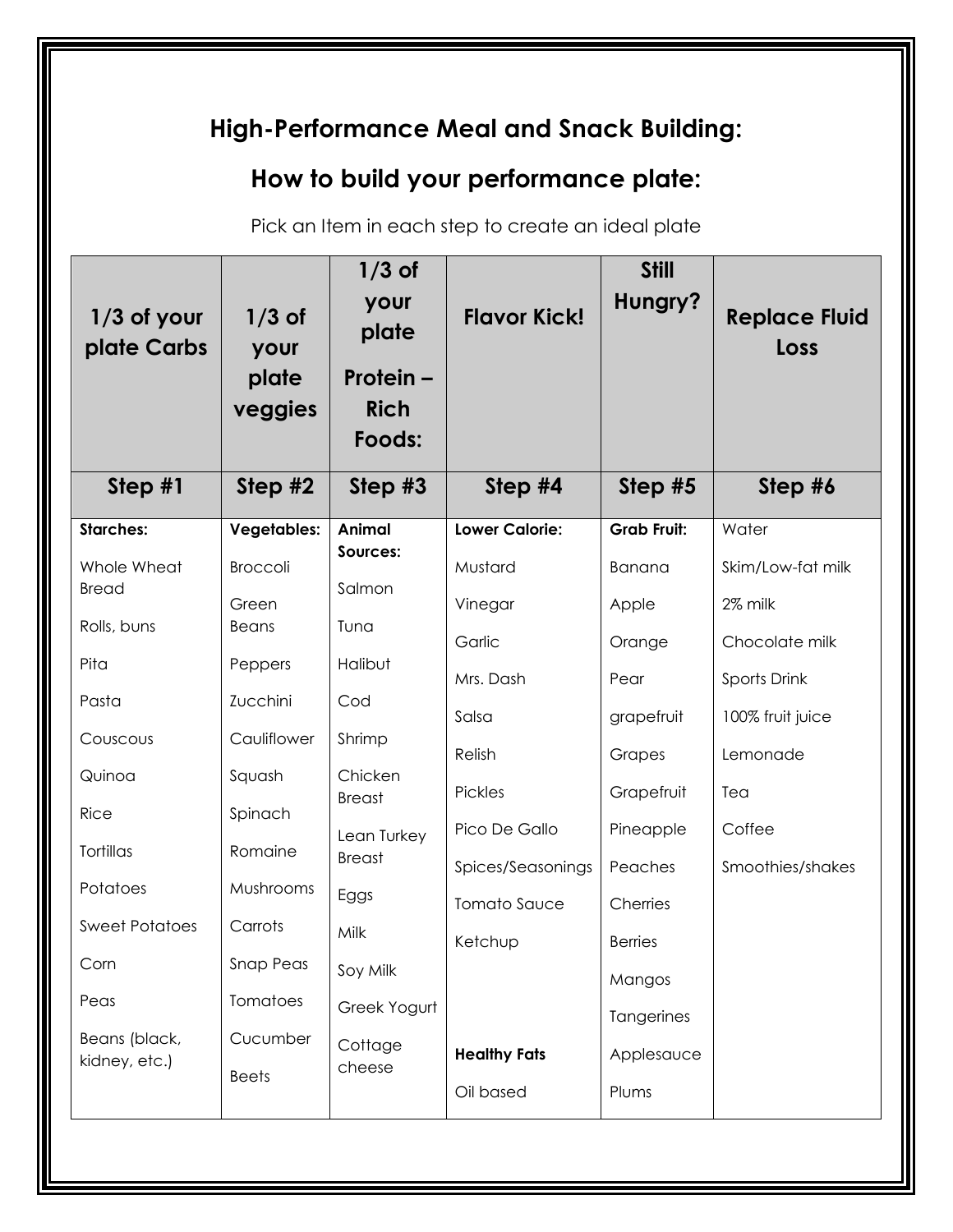| Lentils             |           | Tenderloin              |                      | Kiwi |                                       |
|---------------------|-----------|-------------------------|----------------------|------|---------------------------------------|
|                     | Asparagus |                         | dressings            |      |                                       |
| Pizza Crust         | Eggplant  | Pork Loin               | Avocado              |      |                                       |
| <b>Bread Sticks</b> |           | Filet                   | Nuts                 |      |                                       |
| <b>Baked chips</b>  |           | Sirloin                 |                      |      |                                       |
| Low-Fat Popcorn     |           |                         |                      |      |                                       |
| Graham crackers     |           | Plant                   | Use in               |      |                                       |
| Low-fat muffins     |           | Sources:                | moderation:          |      |                                       |
|                     |           | Peanut<br><b>Butter</b> | <b>Butter</b>        |      |                                       |
|                     |           |                         | Margarine            |      |                                       |
|                     |           | Nuts                    | <b>Butter sauces</b> |      |                                       |
|                     |           | Sunflower<br>Seeds      | Creamy sauces        |      | **NOTE: Different                     |
|                     |           | Pumpkin                 | Alfredo sauce        |      | fluid choices may                     |
|                     |           | Seeds                   | Sour cream           |      | be more<br>appropriate for            |
|                     |           | Hummus                  | Mayo                 |      | certain individuals<br>based on needs |
|                     |           | Beans                   | Cream Cheese         |      | and goals.)                           |
|                     |           | Soy Products<br>(tofu)  | Cheese               |      |                                       |
|                     |           |                         | Gravies              |      |                                       |

# **Grocery Shopping Guide**

Use this list as a guide when grocery shopping- When shopping, only buy items that you will enjoy eating and be able to eat without anything going to waste!

| <b>Protein</b>            | <b>Veggies</b>                   | <b>Fruit</b>                     |
|---------------------------|----------------------------------|----------------------------------|
| o Peanut Butter           | <b>Baby carrots</b><br>$\circ$   | <b>Strawberries</b><br>$\bigcap$ |
| Almond Butter<br>$\Omega$ | Sugar Snap Peas<br>$\circ$       | o Blueberries                    |
| Beans<br>$\bigcirc$       | o Celery                         | o Raspberries                    |
| Lentils<br>$\Omega$       | o Peas                           | o Mangos                         |
| o Eggs                    | o Corn                           | o Apples                         |
| Canned                    | o Cucumber                       | <b>Bananas</b>                   |
| Tuna/Salmon               | <b>Grape Tomatoes</b><br>$\circ$ | Citrus Fruits<br>$\bigcap$       |
| Tofu<br>$\circ$           | <b>Sweet Potatoes</b><br>$\circ$ | o Kiwi                           |
| Deli Meats<br>$\circ$     | o Zucchini                       | Cherries<br>$\circ$              |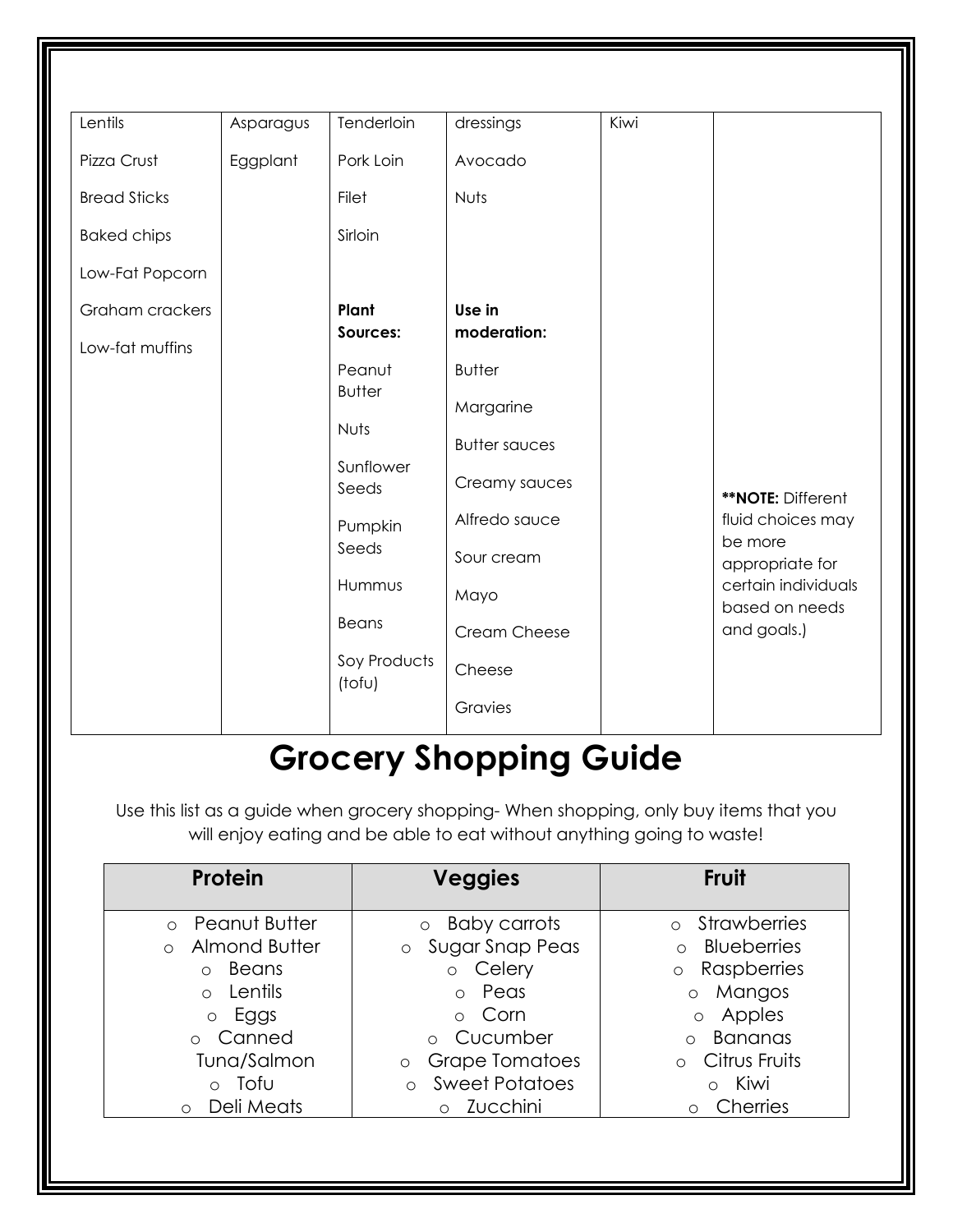| Chicken Breast<br>$\circ$<br>o Salmon<br>o Cod<br>Halibut<br>$\circ$<br>Shrimp<br>$\circ$<br>Lean Beef<br>$\circ$<br>Lean Pork<br>$\circ$<br>Greek Yogurt<br>$\circ$<br>Cheese<br>$\circ$<br>Cottage Cheese<br>$\circ$               | Spinach<br>$\circ$<br>Peppers<br>$\circ$<br><b>Broccoli</b><br>$\circ$<br>Cauliflower<br>$\circ$<br><b>Green Beans</b><br>$\circ$<br>Egg Plant<br>$\circ$<br>Squash<br>$\circ$                                      | Pears<br>$\circ$<br>Peaches<br>$\circ$<br><b>Nectarines</b><br>$\circ$<br>Grapes<br>$\circ$<br>Melons<br>$\Omega$                                                                                                                                                                                                                                                                          |
|--------------------------------------------------------------------------------------------------------------------------------------------------------------------------------------------------------------------------------------|---------------------------------------------------------------------------------------------------------------------------------------------------------------------------------------------------------------------|--------------------------------------------------------------------------------------------------------------------------------------------------------------------------------------------------------------------------------------------------------------------------------------------------------------------------------------------------------------------------------------------|
| <b>Have on Hand for Snacks</b>                                                                                                                                                                                                       | <b>Staple Carbs</b>                                                                                                                                                                                                 | <b>Other Essentials</b>                                                                                                                                                                                                                                                                                                                                                                    |
| Applesauce cups<br>$\circ$<br>Hummus<br>$\circ$<br><b>Nuts</b><br>$\circ$<br><b>Dried Fruit</b><br>$\circ$<br>Cereal<br>$\circ$<br><b>String Cheese</b><br>$\circ$<br>Yogurt<br>$\circ$<br>Crackers<br>$\circ$<br>Granola<br>$\circ$ | Rice<br>$\circ$<br>Pasta<br>$\circ$<br>Oatmeal<br>$\circ$<br>Couscous<br>$\circ$<br><b>Tortillas</b><br>$\circ$<br>Whole Wheat<br>$\circ$<br><b>Bread</b><br>English Muffins<br>$\circ$<br><b>Bagels</b><br>$\circ$ | Milk<br>$\circ$<br>Honey<br>$\circ$<br>Jam/Jelly<br>$\circ$<br>Mustard<br>$\circ$<br><b>BBQ</b><br>$\circ$<br>Ketchup<br>$\circ$<br>Salsa<br>$\circ$<br>Pickles<br>$\circ$<br>Canola Oil<br>$\circ$<br>Extra Virgin Olive<br>$\circ$<br>Oil<br>Cooking Spray<br>$\circ$<br>Spaghetti Sauce<br>$\circ$<br>Cinnamon<br>$\circ$<br>Mrs. Dash<br>$\circ$<br><b>Garlic Powder</b><br>$\bigcirc$ |

- **1. Choose generic brands when possible! Tastes the same, but CHEAPER!**
- **2. Shop Sales- and stock up!**

**aisles.** 

**3. Shop the Perimeter of the store for the essential items**

a.

**4. Most of the non-essential items are on the inside of**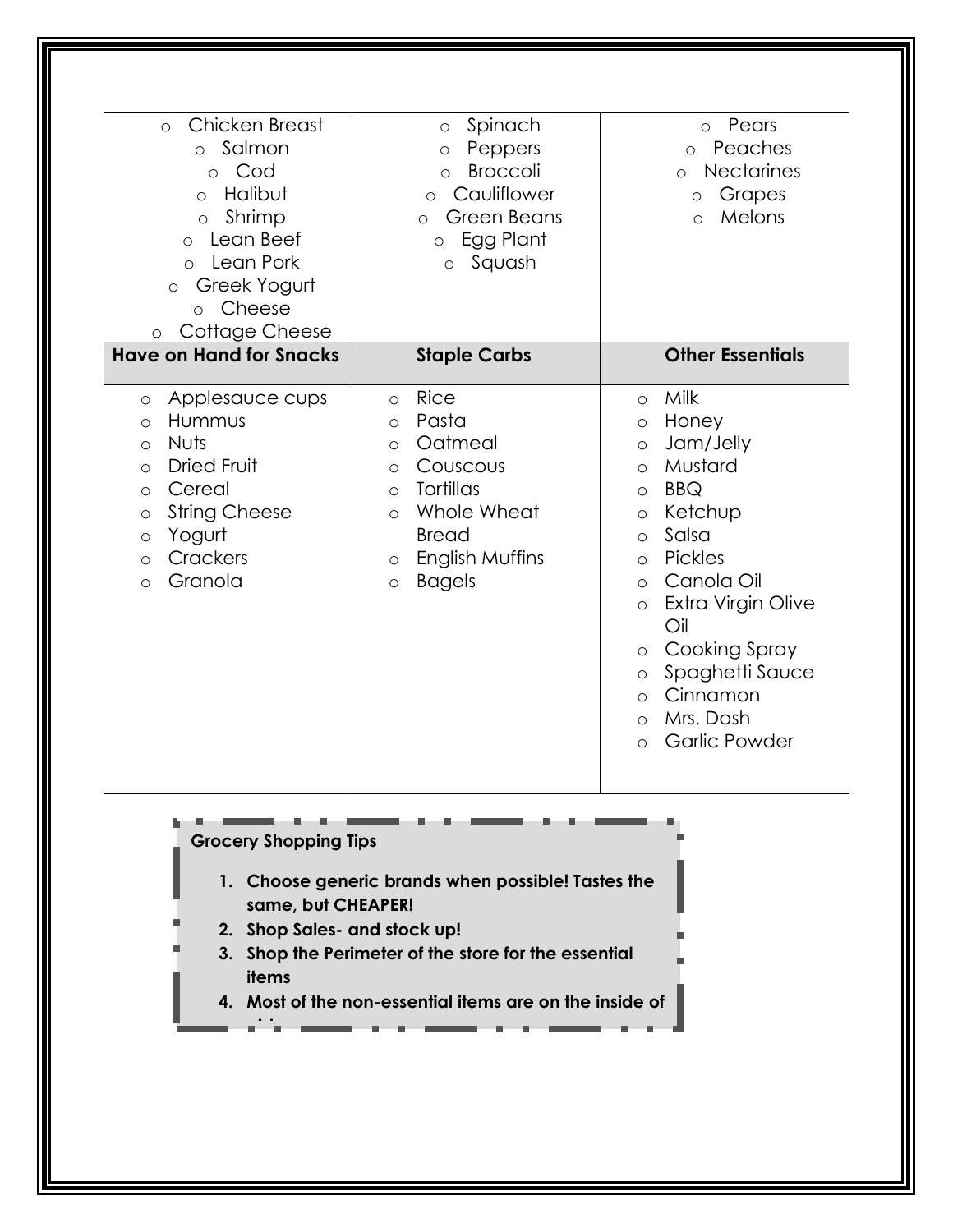# **So you want to gain muscle??**

#### Effective muscle gain Do's:

- 1. Increase frequency of eating- aim for at least 3 meals and 2-3 snacks
- 2. Increase intake of calorie dense foods at EVERY meal and snack
- 3. Finish everything on your plate (Putting larger portions in front of you can help promote an increased intake)
- 4. Increase intake of calories from beverages at meals and in between meals
- 5. Hydrate with a Sports Drink instead of just water
- 6. Eat a night time snack
- 7. Carry snacks with you
- 8. Make sandwiches on bagels

# **Foods and Beverages that can help boost calories and promote muscle gain:**

| <b>TOPPINGS</b> | <b>HIGH ENERGY BEVERAGES</b>       | <b>ENERGY DENSE ITEMS</b> |
|-----------------|------------------------------------|---------------------------|
| <b>Nuts</b>     | Chocolate milk                     | <b>Bagels</b>             |
| Dried fruit     | Fruit juice                        | Muffins/scones            |
| Granola         | Yogurt smoothies                   | Yogurt parfait            |
| Shredded cheese | Boost/Ensure                       | Peanut M&Ms               |
| Sliced cheese   | <b>Carnation Instant Breakfast</b> | Ice cream                 |
| Sunflower seeds | Sport drink                        | Corn bread                |
| Maple syrup     | <b>Milkshakes</b>                  | Trail mix                 |
| Crackers        |                                    | Energy bars (cliff, PRO,  |
| Croutons        |                                    | Muscle Brownies)          |
| Sour cream      |                                    |                           |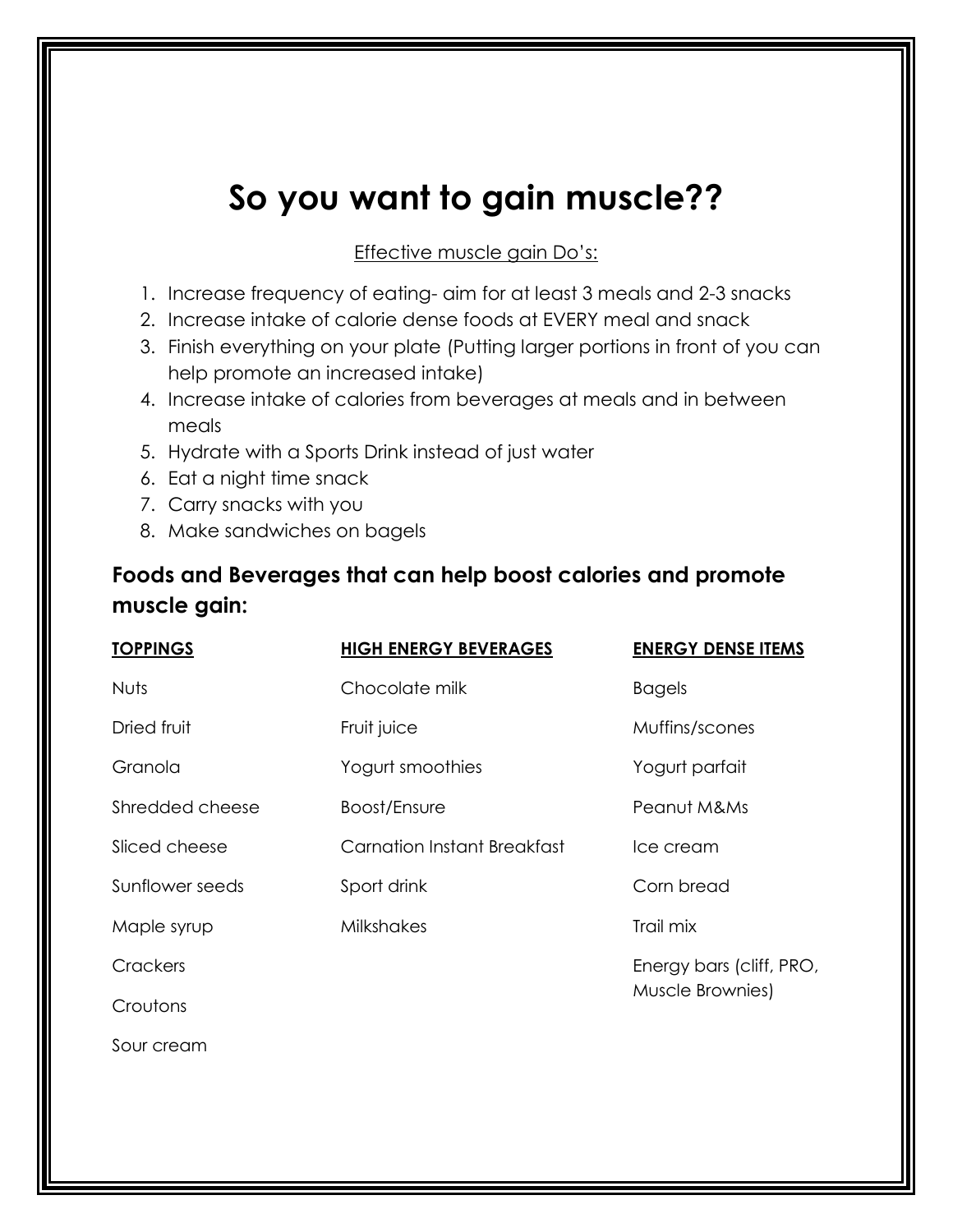# **SPREADS**

Peanut butter

Nutella

Honey

Jelly/jams

Pudding

Olive oil

Salad dressings

Butter/margarine

Mayo

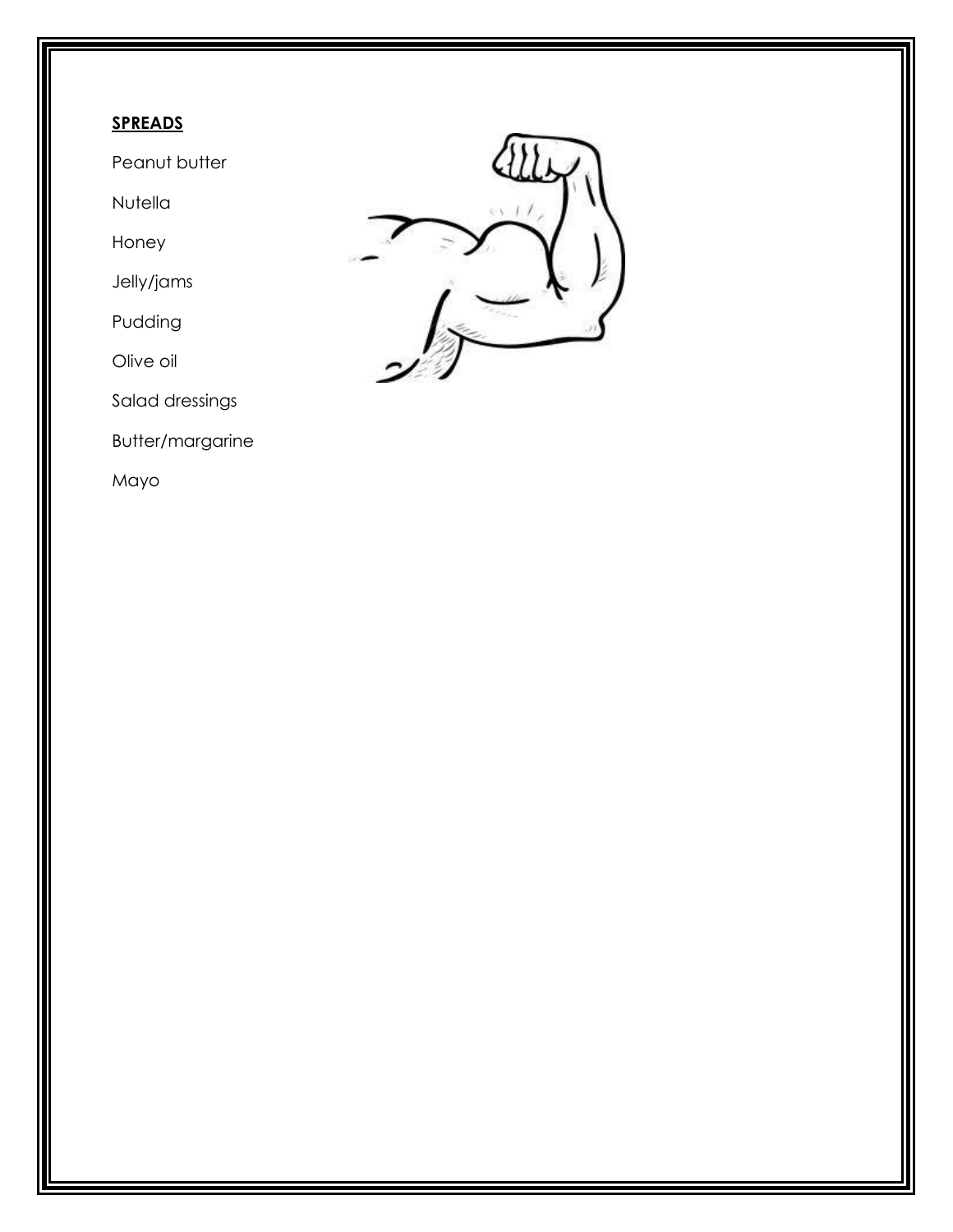# **Healthy Weight Loss Strategies for Athletes**

# **Healthy Meal Planning Tips**

**Eat 5-6 small meals throughout each day**

**DO NOT skip meals**

**Choose Lean Proteins**

**Choose Low-Fat Dairy Items**

**Rely on Low-Calorie beverages**

Water, unsweetened tea, flavored waters

**Increase non-starchy veggie intake at meals and snacks**

**Pair carbs with protein/healthy fats at meals and snacks to increase satiety.**

**Choose whole, high fiber grains as your carbohydrate choice**

#### **Reduce intake of saturated fats**

 Fried foods, packaged foods, creamy sauce, condiments, spreads, dressings & high fat cheese

## **Limit Alcohol**

- 1. **Sit, Eat, and Savor** Eating on the go constantly can wreak havoc on tasting and enjoying food with all the senses. **SLOW DOWN!** Savor the flavor, taste and aroma of your meal. This will help your stomach process to your brain that you are eating, and prevent over-eating or mindless grazing.
- 2. **Don't Deprive Yourself**—as human beings, we have an urgent reaction to food deprivation: usually it's overindulgence! Make peace with all foods, and enjoy everything in moderation and proper portions
- **3. Drink Plenty of Water-** The body is able to metabolize fat more optimally when the body is well hydrated. Drink fluids consistently throughout the day- try to drink half your weight in fluid oz. So if someone weighed 160lbs they would reach for at least 80oz of water/day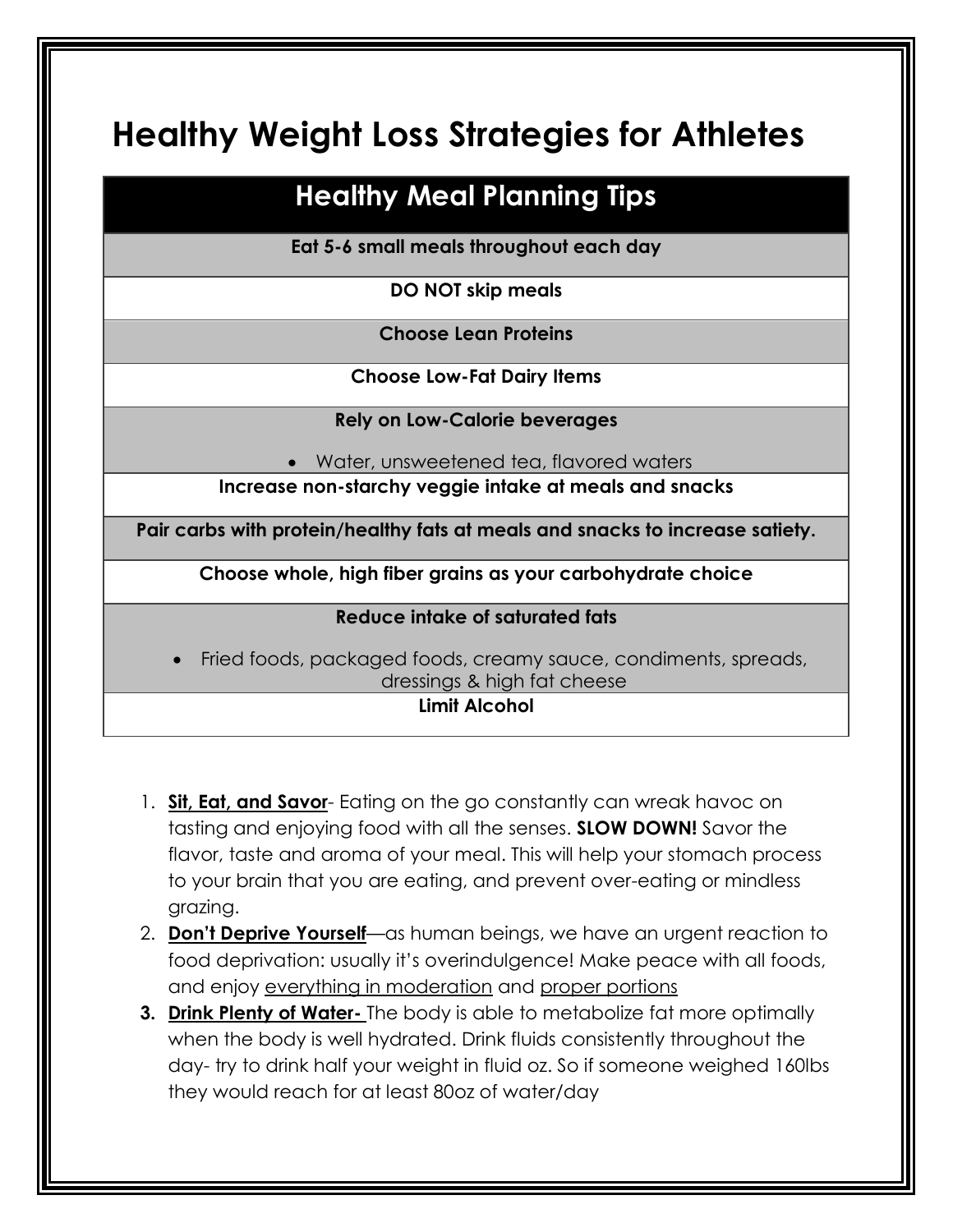- 4. **Eat Bulky Foods-** Foods like fruit, vegetables, soups, whole grain breads, and oatmeal are not only rich in many essential nutrients, but because of their high water and fiber content they help to keep you full and satisfied throughout the day.
- 5. **Aim for 7-9 Hours of Sleep**—Sleeping less could serve as a trigger to the body to increase food intake and store fat.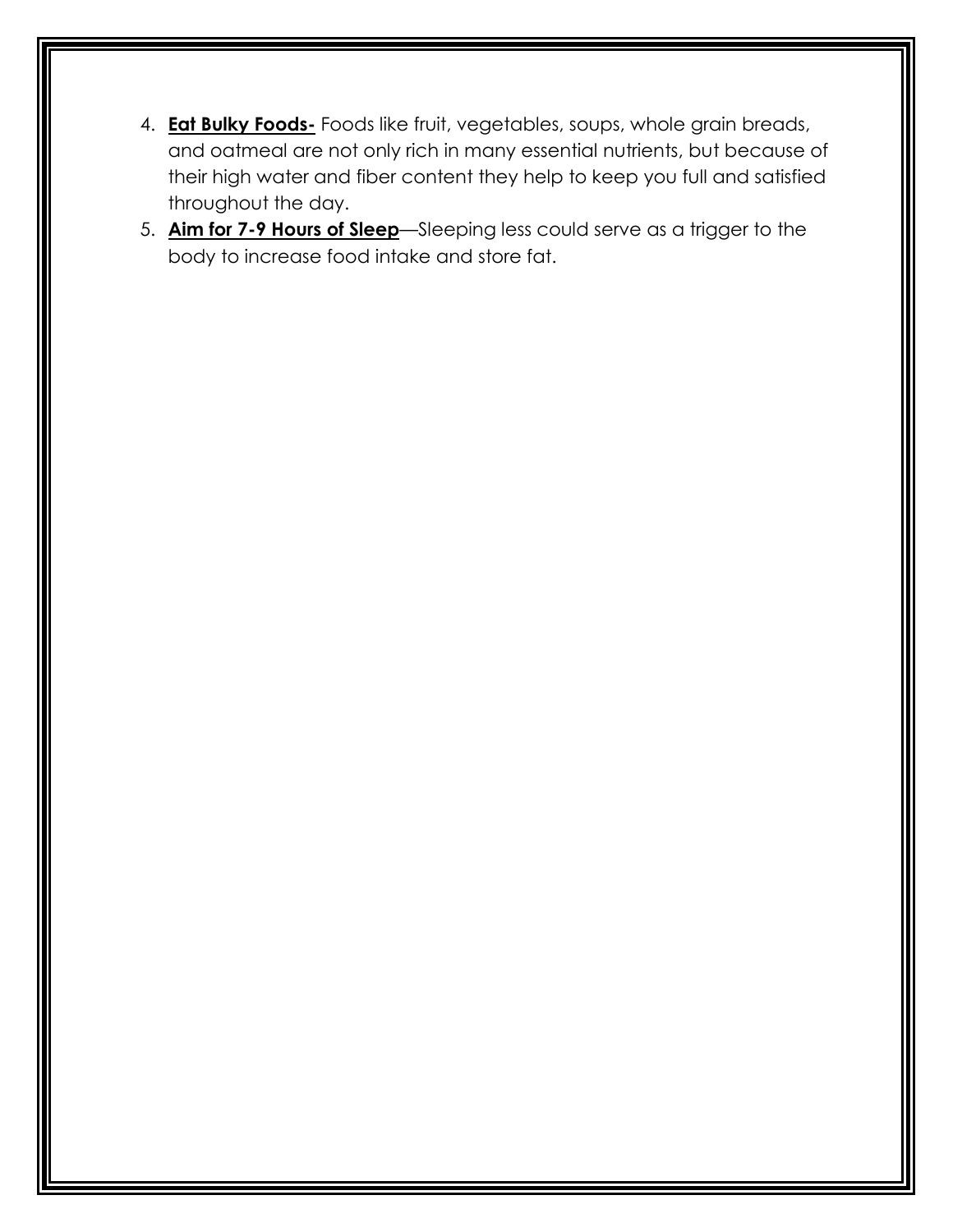# **Eating Healthy at Chipotle:**



**Build your best meal for optimal performance at Chipotle:** 

| Step $#1$                | Step #2                  | Step $# 3$                                 | Step #4                                                      |
|--------------------------|--------------------------|--------------------------------------------|--------------------------------------------------------------|
| <b>Choose your meal:</b> | <b>Choose your meat:</b> | <b>Healthy fillings:</b>                   | Use caution with<br>these high calorie<br>add-ins (pick one) |
| <b>Burrito Bowl</b>      | <b>Barbacoa</b>          | Brown rice <b>OR</b> Black<br><b>Beans</b> | Sour Cream                                                   |
|                          | Chicken                  | <b>Fajita Vegetables</b>                   | Guacamole                                                    |
|                          | Carnitas                 | Fresh Tomato Salsa                         | Cheese                                                       |
|                          | <b>Steak</b>             | <b>Roasted Chili-Corn</b><br>Salsa         |                                                              |
|                          |                          | Romaine Lettuce                            |                                                              |

This **Burrito Bowl** will provide you approximately: 450-580 calories, 57 g carbohydrates and 44g protein.

Other Tips:

 The 4 meat choices are similar in regards to nutrition, pick your favorite.

**Guacamole is your best choice** in Step #4. It is calorie dense, but

contains healthy fats and nutrients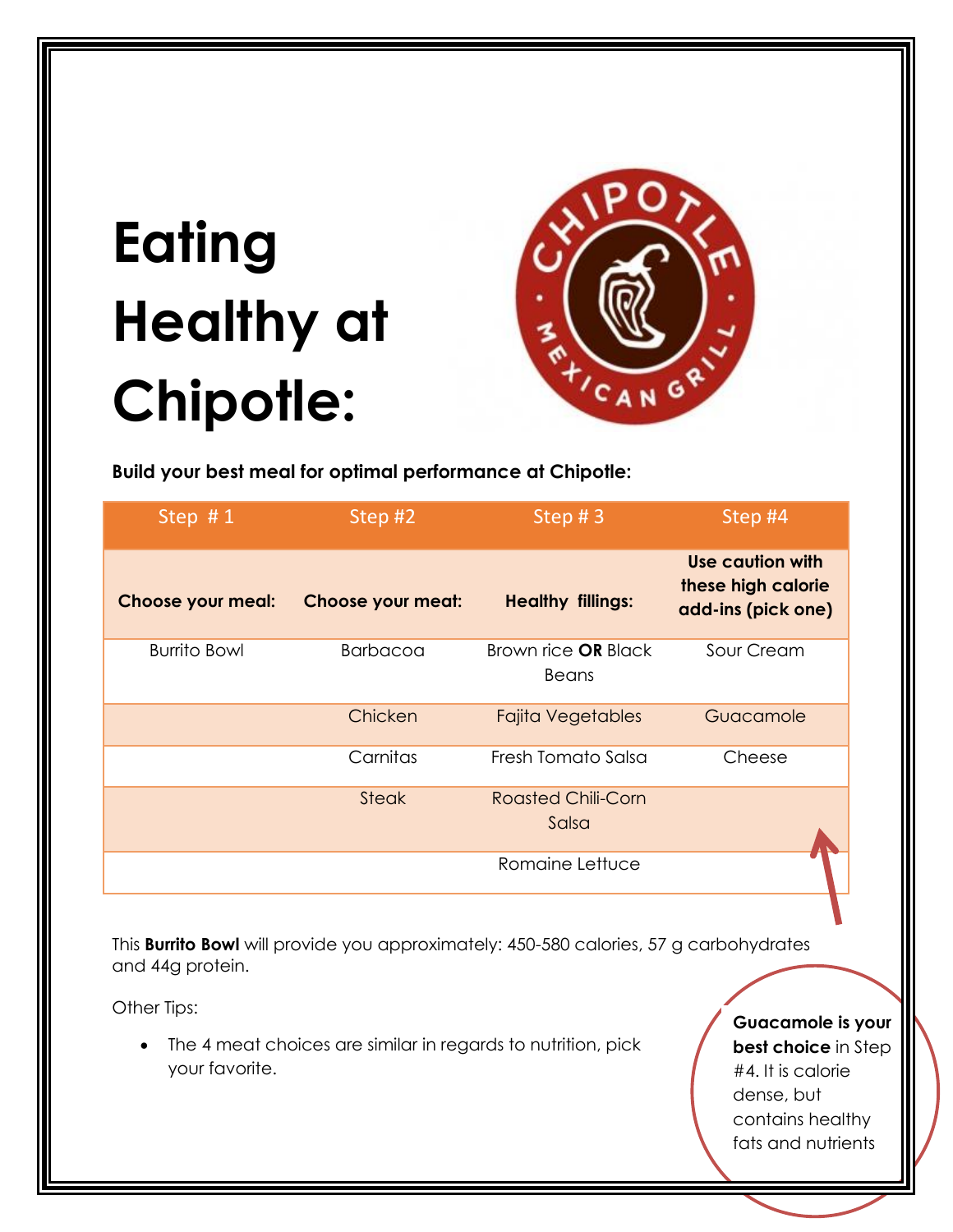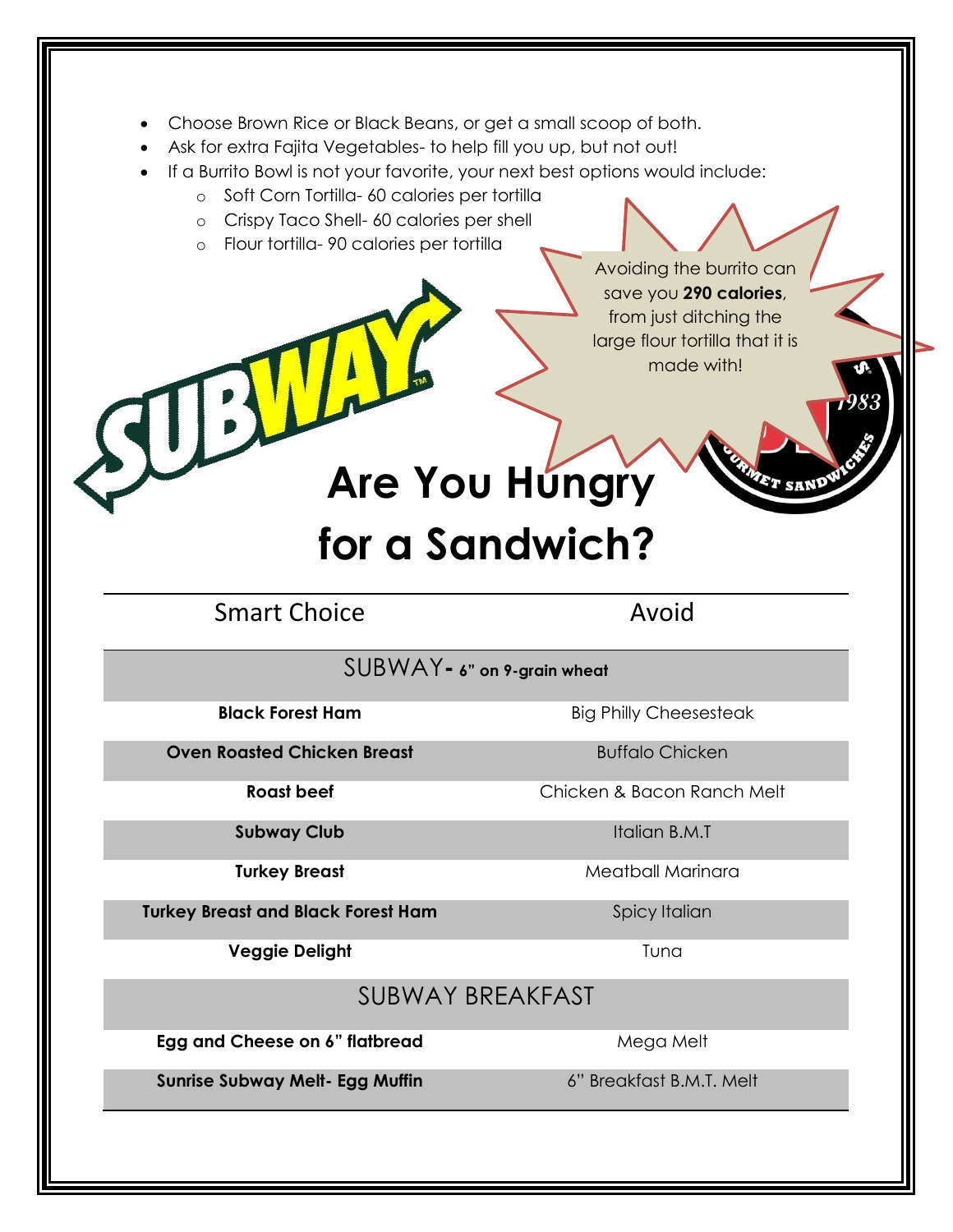**6" Egg White and Cheese with Ham** Sausage, Egg White & Cheese on 6" flatbread

# Jimmy John's

**Plain Slims** Plain Slim- Tuna

**#2 Big John** Giant Club Sandwiches

**#4 Turkey Tom** The J.J. Gargantuan

**JJ Unwich**  $\#3$  Totally Tuna

**Build a better sandwich**: Add onion, lettuce, tomato, cucumber, spinach, peppers, olives, avocado and pickles.

**Use Caution With:** cheese, mayo, and other sauces/dressings.

# **Eating Smart at Chick-Fil-A & Panera**

| <b>Smart Choice</b>                  | <b>Avoid</b>                  |  |
|--------------------------------------|-------------------------------|--|
| <b>Chick-Fil-A</b>                   |                               |  |
| Chargrilled Chicken Sandwich         | Deluxe Chicken Sandwich       |  |
| 8-12 Count Chicken Nuggets           | Spicy Chicken Sandwich Deluxe |  |
| 3 Count Chicken Strips               | 4 Count Chicken Strips        |  |
| <b>Chargrilled Chicken Cool Wrap</b> | Chicken Salad Sandwich        |  |
| Spicy Chicken Cool Wrap              | Chicken Caesar Cool Wrap      |  |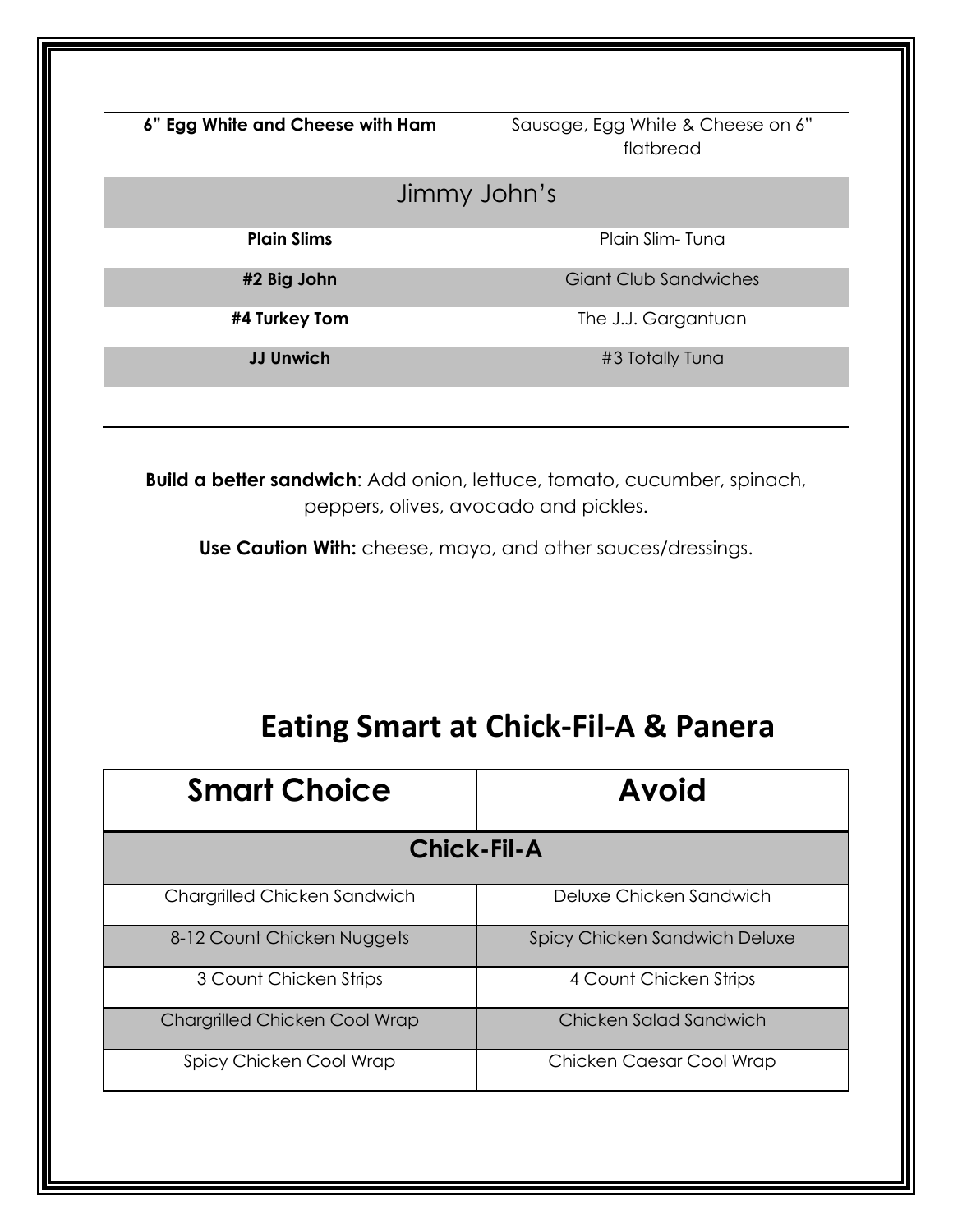| Chargrilled & Fruit Salad                         | Chick-N-Strips Salad                                      |  |  |  |
|---------------------------------------------------|-----------------------------------------------------------|--|--|--|
| Sides                                             |                                                           |  |  |  |
| Fruit Cup                                         | Chicken Salad Cup                                         |  |  |  |
| Chicken Soup                                      | Cole Slaw                                                 |  |  |  |
| Side Salad                                        | <b>Waffle Fries</b>                                       |  |  |  |
| Panera                                            |                                                           |  |  |  |
| Half Smokehouse Turkey on Three Cheese            | Full Frontega Chicken on Focaccia                         |  |  |  |
| Half Tomato & Mozzarella on Ciabatta              | <b>Full Cuban Chicken Panini</b>                          |  |  |  |
| Half Roasted Turkey, White Cheddar &<br>Apple     | Full Steak and White Cheddar on French<br><b>Baguette</b> |  |  |  |
| Half Asiago Roast Beef on Asiago Cheese           | Full Italian Combo on Ciabatta                            |  |  |  |
| Half Roasted Turkey & Avocado BLT on<br>Sourdough | Full Sierra Turkey on Focaccia with Asiago<br>Cheese      |  |  |  |
| Soup                                              |                                                           |  |  |  |
| Garden Vegetable with Pesto                       | <b>Baked Potato</b>                                       |  |  |  |
| Chicken noodle                                    | Cream of Chicken and Wild Rice                            |  |  |  |
| <b>Black Bean</b>                                 | New England Clam Chowder                                  |  |  |  |
|                                                   | <b>Breakfast</b>                                          |  |  |  |
| Seasonal Fruit Cup                                | Bacon, Egg and Cheese on Ciabatta                         |  |  |  |
| Steel Cut Oatmeal                                 | Sausage, Egg and Cheese on Ciabatta                       |  |  |  |
| Strawberry Granola Parfait                        | Asiago Cheese Bagel with Bacon                            |  |  |  |
| Power Breakfast Bowl with Steak                   | French Toast Bagel Breakfast with Sausage                 |  |  |  |
| Power Breakfast Bowl with Roasted Turkey          | Sweet Onion & Poppyseed with Steak                        |  |  |  |
| Egg & Cheese on Ciabatta                          | Roasted Turkey & Sundried Tomato Pesto                    |  |  |  |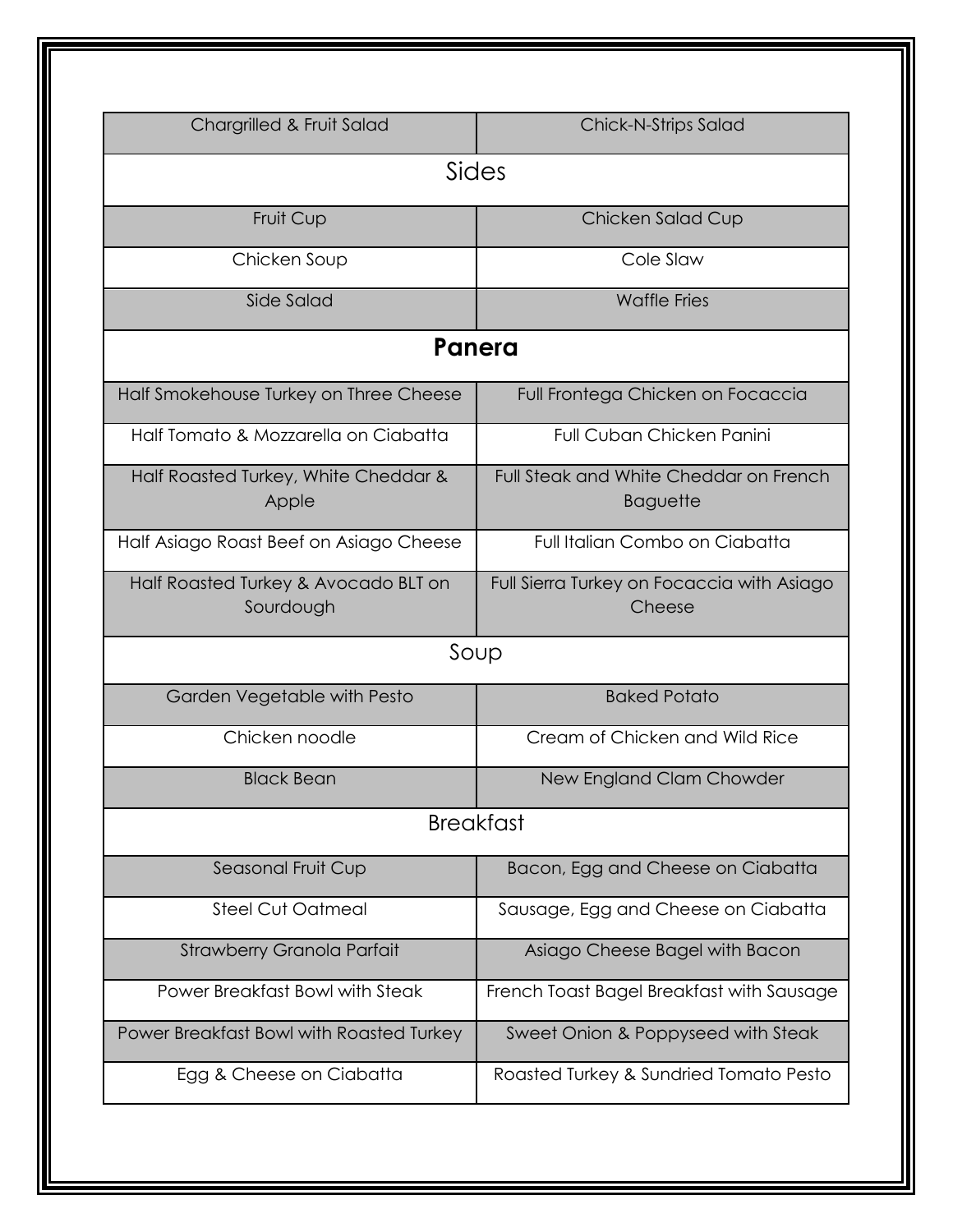More Panera Tips:

- Your best choices will usually always be a half sandwich or a half salad. Full sandwiches and salads can range from 800-950 calories and 30-50 grams of fat!
- Panera Bagels are very calorie dense; ranging from 300-420 calories, and that is without even adding a spread like cream cheese or peanut butter!
- Also a Panera Muffin or Scone can have 300-620 calories!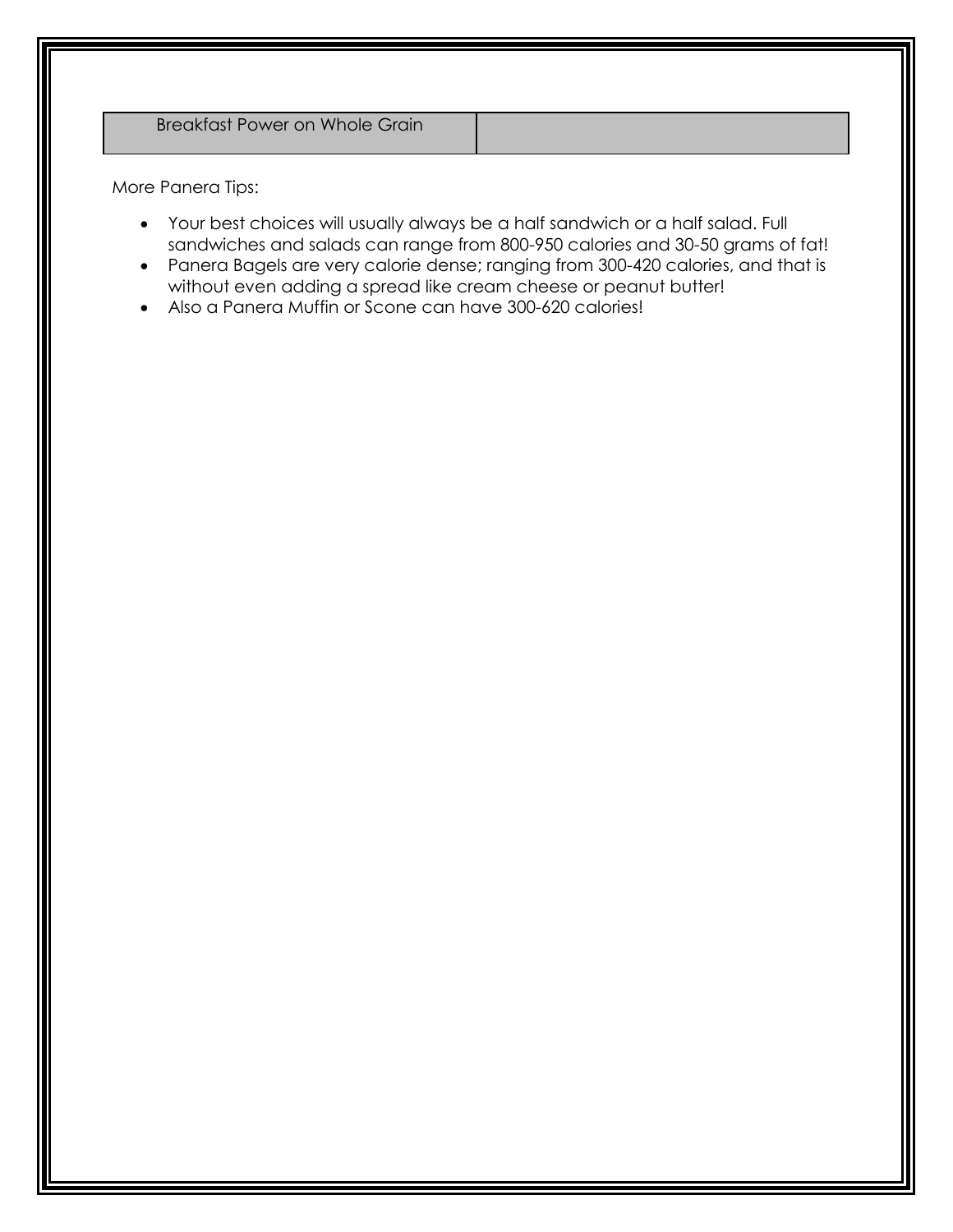# **Eating Smart at McDonald's**

# i'm lovin' it®

# **• Smart Choice Avoid**

| <b>Breakfast</b>                         |                                      |  |  |  |
|------------------------------------------|--------------------------------------|--|--|--|
| <b>Egg McMuffin</b>                      | <b>Big Breakfast with Hotcakes</b>   |  |  |  |
| <b>Sausage McMuffin</b>                  | McSkillet Burrito w/ sausage         |  |  |  |
| <b>Sausage Breakfast Burrito</b>         | Steak, Egg, and Cheese Bagel         |  |  |  |
| <b>Sausage McGriddle</b>                 | Sausage, Egg, and Cheese McGriddle   |  |  |  |
| <b>Oatmeal</b>                           | <b>Big Breakfast</b>                 |  |  |  |
| <b>Sandwiches</b>                        |                                      |  |  |  |
| Hamburger                                | <b>Big Mac</b>                       |  |  |  |
| Cheeseburger                             | Angus Bacon and Cheese               |  |  |  |
| <b>McChicken</b>                         | Angus Mushroom and Swiss             |  |  |  |
| <b>Premium Grilled Chicken Classic</b>   | <b>Angus Deluxe</b>                  |  |  |  |
| <b>Premium Grilled Chicken Ranch BLT</b> | <b>McRib</b>                         |  |  |  |
|                                          | Premium Crispy Chicken Club          |  |  |  |
|                                          | Premium Crispy Chicken Ranch BLT     |  |  |  |
| <b>Snack Wraps</b>                       |                                      |  |  |  |
| <b>Grilled Ranch</b>                     | Any of the Crispy Snack wraps        |  |  |  |
| <b>Grilled Honey Mustard</b>             | Angus Mushroom and Swiss             |  |  |  |
| <b>Grilled Chipotle BBQ</b>              | Angus Deluxe                         |  |  |  |
|                                          |                                      |  |  |  |
| <b>Other</b>                             |                                      |  |  |  |
| Side salad with LF Italian Dressing      | <b>French Fries</b>                  |  |  |  |
| <b>Fruit and walnuts</b>                 | <b>Chicken Selects Breast Strips</b> |  |  |  |
|                                          | <b>Chicken McNuggets</b>             |  |  |  |
|                                          |                                      |  |  |  |
| <b>Dessert</b>                           |                                      |  |  |  |
| Fruit and Yogurt Parfait with Granola    | <b>Shakes</b>                        |  |  |  |
| <b>Apple Dippers</b>                     | <b>McFlurry</b>                      |  |  |  |
| <b>Kiddie Ice Cream Cone</b>             | <b>Baked Apple Pie</b>               |  |  |  |
|                                          |                                      |  |  |  |
| <b>Beverages</b>                         |                                      |  |  |  |
| Iced Tea                                 | Pop                                  |  |  |  |
| Water                                    | Juice                                |  |  |  |
| <b>Milk</b>                              | Smoothies                            |  |  |  |
|                                          |                                      |  |  |  |
|                                          |                                      |  |  |  |
|                                          |                                      |  |  |  |
|                                          |                                      |  |  |  |
|                                          |                                      |  |  |  |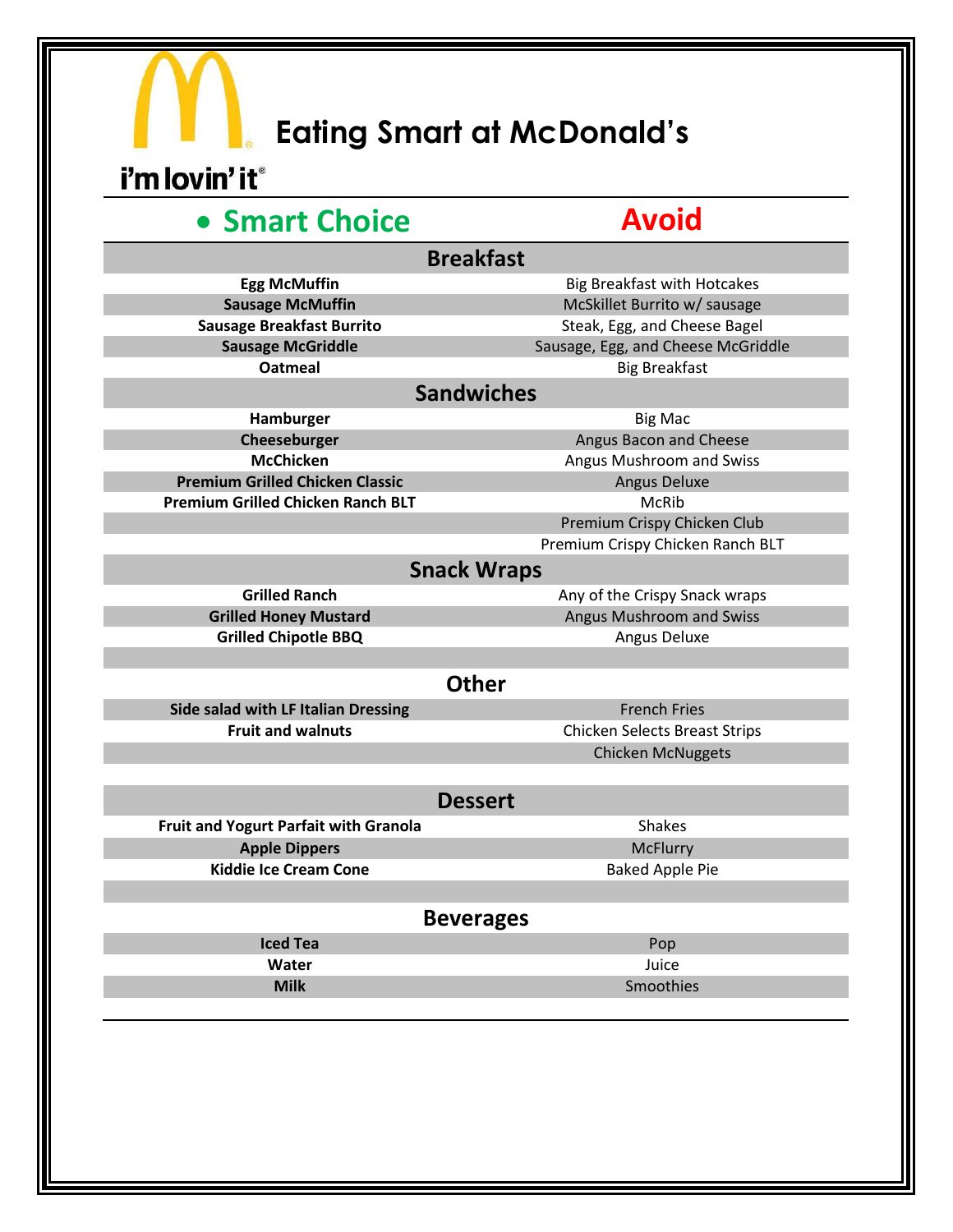# **Eating Smart at Wendy's**

# **Smart Choice Avoid**

# **Sandwiches**

**Jr. Hamburger** Jr. Bacon Cheeseburger **Jr. Cheeseburger Double Stack Jr. Cheeseburger Deluxe** Double Cheeseburger Deluxe **Grilled Chicken Go Wrap Baconator Single** Baconator Single Ultimate Chicken Grill<br>
Homestyle Chicken Fillet Asiago Ranch Club Dave's Hot N' Juicy 3/4 lb Triple

Spicy Chicken Sandwich

# **Salads**

**Apple Pecan Chicken Salad with Pomegranate Vinaigrette Dressing Berry Almond Chicken Salad with Grilled Chicken with Raspberry Vinaigrette Dressing**

Baja Chicken Salad

BLT Cobb Salad

Spicy Chicken Caesar Salad

# **Side Items**

| <b>Garden Side Salad with Raspberry Vinaigrette</b> | <b>French Fries</b>  |
|-----------------------------------------------------|----------------------|
| <b>Dressing</b>                                     |                      |
| <b>Apple slices</b>                                 | Chicken Nuggets      |
| Chili (sm)                                          | <b>Frosty Shakes</b> |
| Baked potato- skip the sour cream                   |                      |
|                                                     |                      |

#### **Beverages**

| Water       | Lemonades            |  |
|-------------|----------------------|--|
| <b>Milk</b> | Juice                |  |
| Tea         | Pop                  |  |
|             | <b>Frosty Shakes</b> |  |

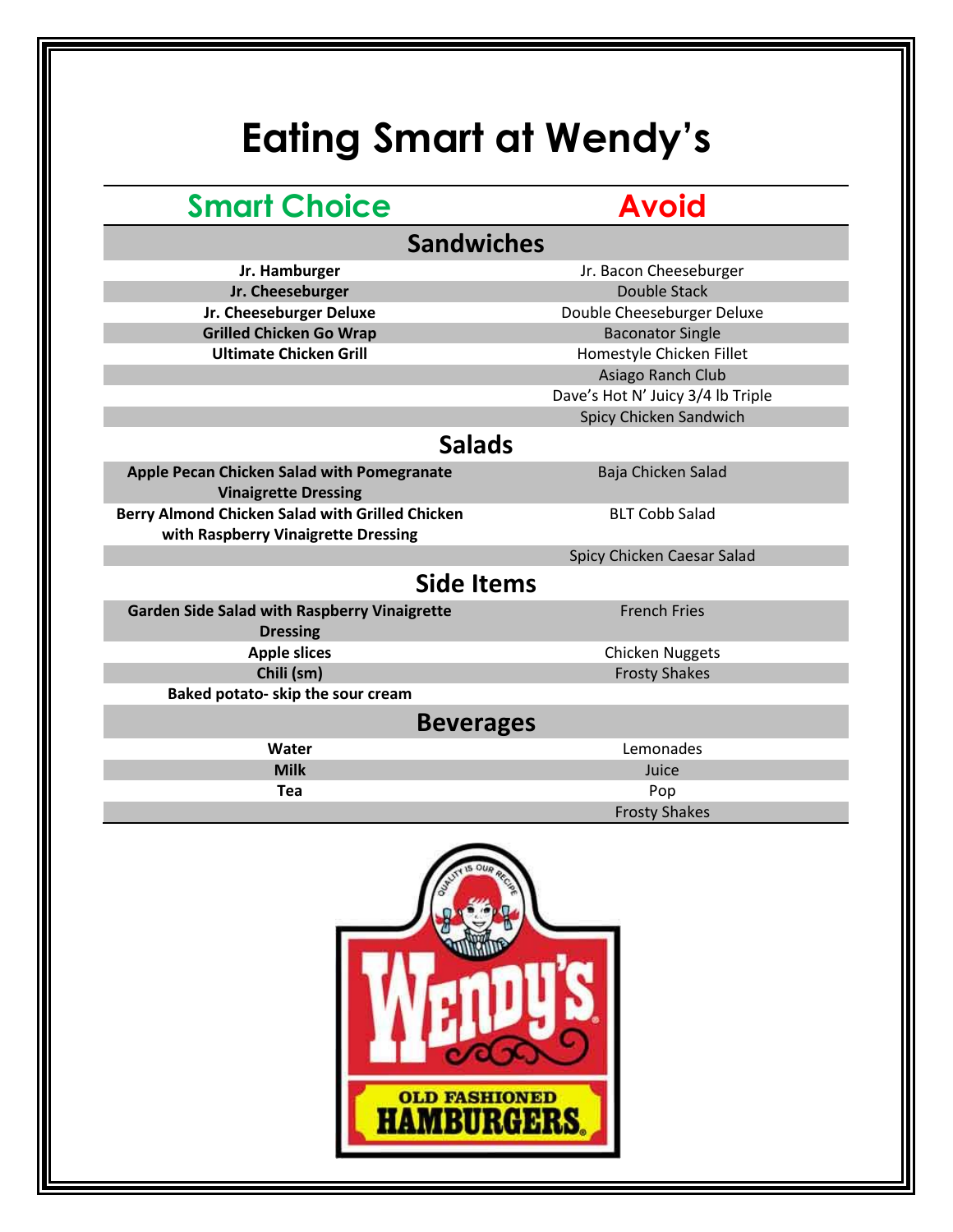# **Steak & Shake**

| <b>Good Meal Options</b>          | <b>Healthy Sides</b>          |
|-----------------------------------|-------------------------------|
| Single Steakburger                | Applesauce                    |
| Grilled Chicken Sandwich          | <b>Apples and Caramel</b>     |
| <b>Turkey Club</b>                | <b>Small Garden Salad</b>     |
| Chicken Fingers                   | Cottage Cheese with Pineapple |
| Cup of Chili                      | <b>Mandarin Oranges</b>       |
| Apple Pecan Grilled Chicken Salad | Cup of Chicken Gumbo Soup     |
| <b>Grilled Chicken</b>            | Cup of Vegetable Soup         |

# **Noodles & Company**

| 500 calories or less Meal Ideas                                                                               |
|---------------------------------------------------------------------------------------------------------------|
| • Small Spaghetti                                                                                             |
| • Small Whole Grain Tuscan Linguine                                                                           |
| • Small Pasta Fresca                                                                                          |
| • Small Indonesian Peanut Sauté                                                                               |
| • Small Pad Thai                                                                                              |
| • Small Japanese Pan Noodles                                                                                  |
| <b>Small Mushroom Stroganoff</b>                                                                              |
| • Small Pesto Cavatappi                                                                                       |
| • Small Penne Rosa                                                                                            |
| • Small Med Salad                                                                                             |
| Bangkok Curry Trio with sautéed Shrimp and a green side salad with fat-free<br>$\bullet$<br>Asian dressing    |
| Small Thai Curry Soup with shrimp and a side cucumber tomato salad<br><b>Chicken Noodle Soup</b><br>$\bullet$ |
| <b>Small Caesar Salad</b>                                                                                     |
| The Med Sandwich and a tossed green side salad with balsamic vinaigrette<br>$\bullet$                         |

#### **More Dining Out Tips:**

- Plan ahead. Use nutrition information to plan your meals in advance.
- Ask for condiments on the side and then add them sparingly.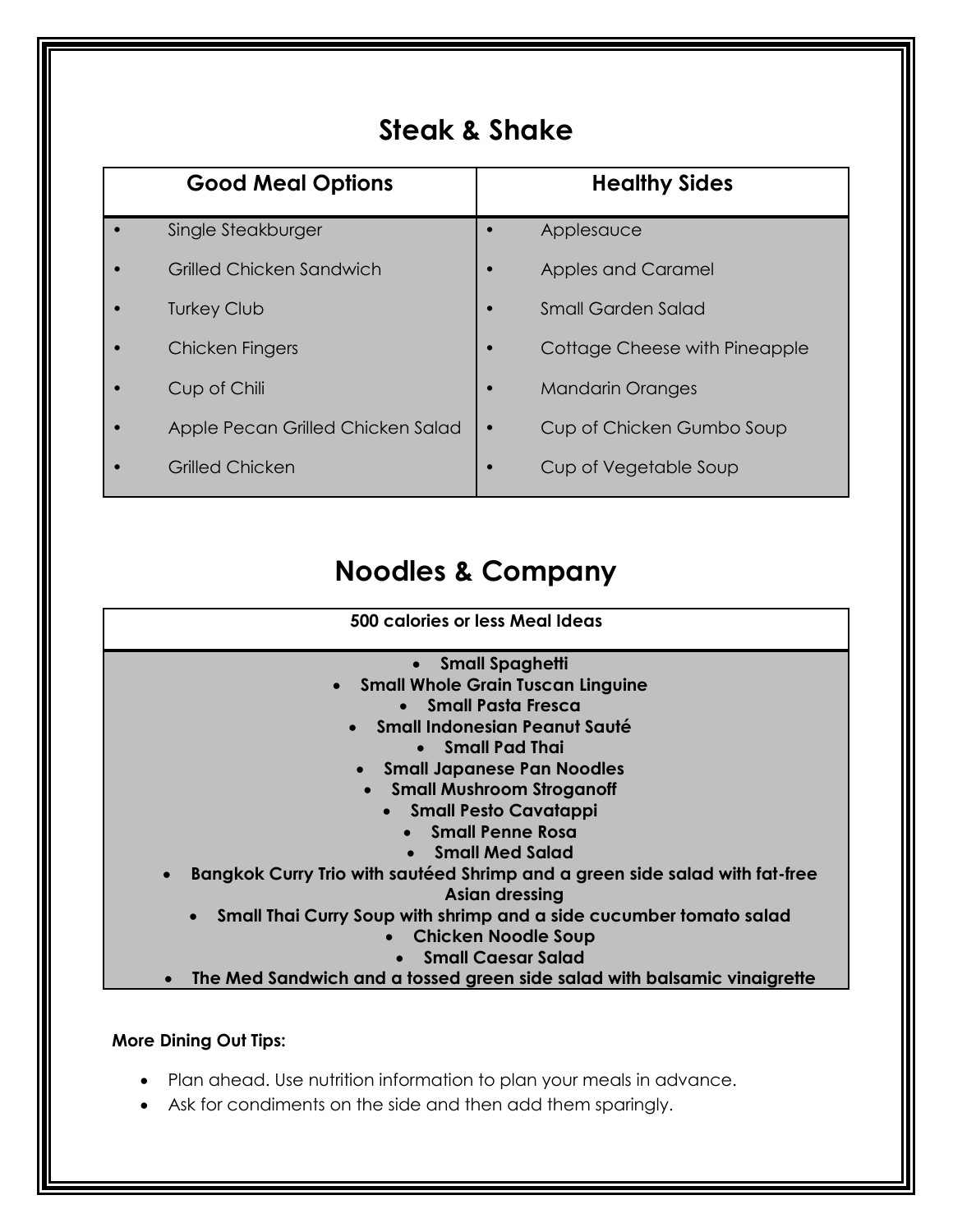- Control your portion size. Share large entrees, desserts and other large-portion menu items.
- Choose from beverages such as Diet Coke, Low-fat Milk, unsweetened Iced Tea and Water.
- Look for words like: grilled, steamed, poached, roasted, marinara, baked, and broiled.

# **Sensational Smoothies**

#### **Banana Peanut Butter Smoothie**

#### Serves 2 **Ingredients**

- 1/2 cup 1% low-fat milk or almond milk
- 1 frozen banana
- 1 tablespoon natural creamy peanut butter
- 2 tsp cocoa
- 1 tbsp ground flaxseed
- Dash of cinnamon

#### **Preparation**

1. Place all ingredients in a blender; process until smooth. If the smoothies seem too thick, add another tablespoon or two of milk.

Add Greek yogurt or a scoop of vanilla whey powder for a protein boost.

Or add some instant coffee (1-2 tsp) for a little caffeine boost and a healthier alternative to your Starbucks Frappuccino!

Nutrition Information per serving: Calories 229; Fat 8.4g; Protein 9.2g; Carbohydrate 32g; Fiber 4 g

#### **Nectarine Smoothie**

Serves 2

#### **Ingredients:**

- $\bullet$  1  $\frac{1}{2}$  cups nectarines or peaches (fresh or frozen)
- 1 cups Greek yogurt
- 1 tsp vanilla extract
- 1 tsp cinnamon
- 1 cup crushed ice

Place all ingredients in a blender and pulse several seconds. Pour into glasses and serve!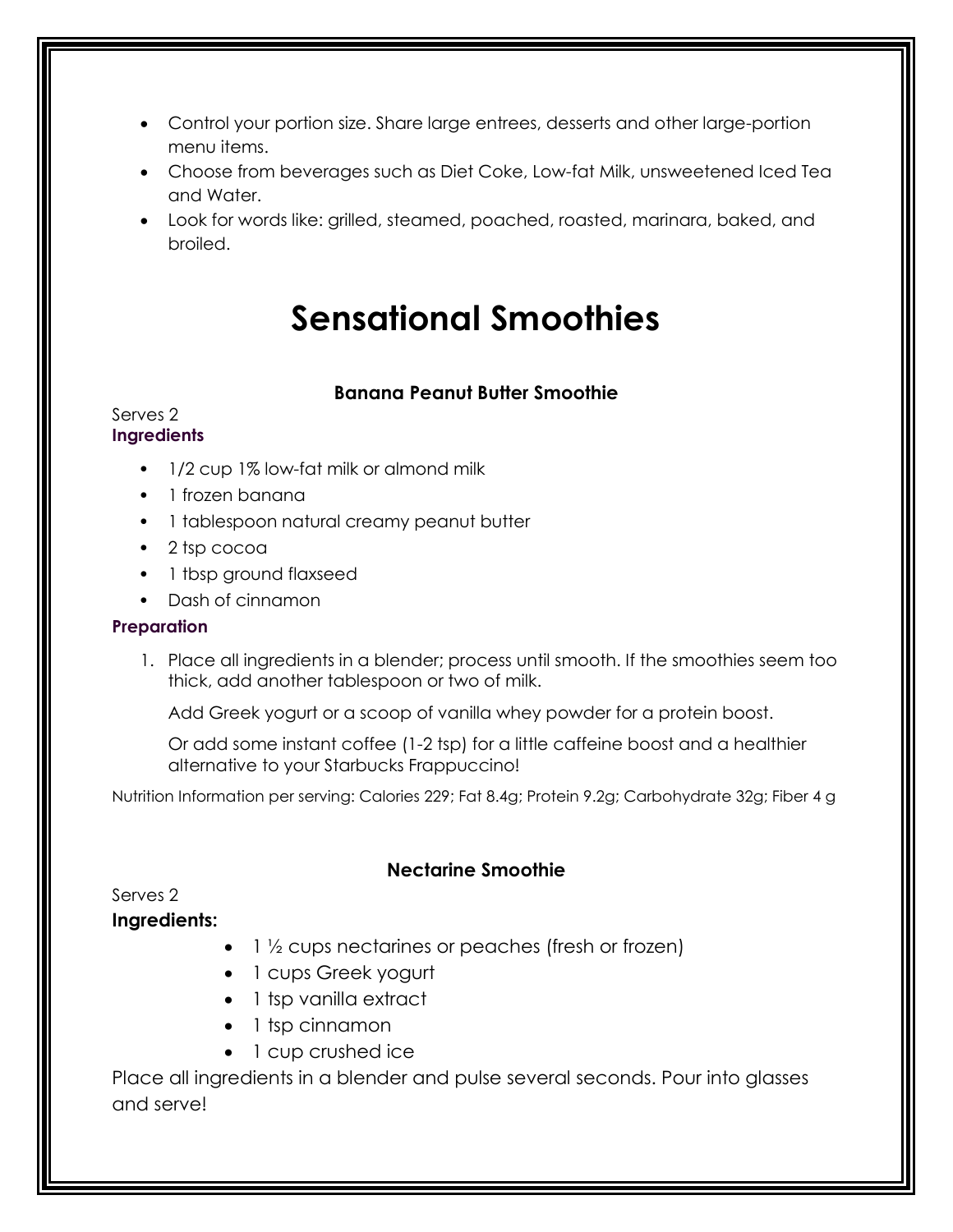Nutritional Information Per serving: 206 Calories, 5g Fat (20% calories from fat), 11g Protein, 30g Carbohydrate, 2g Fiber

# **Tropical Bliss Smoothie**

Serves 2 Ingredients:

- 1 frozen banana
- $\bullet$   $\frac{1}{4}$   $\frac{1}{2}$  cup mango, peeled
- 1 inch fresh ginger, peeled and chopped
- $\bullet\quad$   $\frac{1}{2}$  cup OJ
- <sup>3</sup>/<sub>4</sub> cup Greek Yogurt
- 1 cup greens (spinach, swiss chard, kale..etc)
- $\bullet\quad$   $\frac{1}{2}$  cup ice

Place ingredients in blender and mix on high until ingredients are blended together and texture is creamy.

Nutrition information per serving: calories 234; Fat 4g: Carbohydrate 32g; Protein 16g; Fiber 7g.

## **Berry Delicious Smoothie**

Serves 2

**Ingredients** 

- 1 frozen banana
- 1-2 cups berries (strawberries, raspberries, blueberries..etc.)
- ½ cup Greek yogurt
- $\bullet$  1-2 tsp honey
- <sup>3</sup>/4 cup orange juice

Combine all ingredients in blender, and process until smooth. Enjoy now, or place in freezer for a quick snack later.

Nutrition Information Per Serving: Calories 197; Carbohydrate 38g; Fiber 4g; Fat .7g; Protein 12g.

## **Post-Workout Delight**

Serves 2 **Ingredients** 

- 1 cup strawberries
- $\bullet$   $\frac{1}{2}$  cup blueberries, frozen